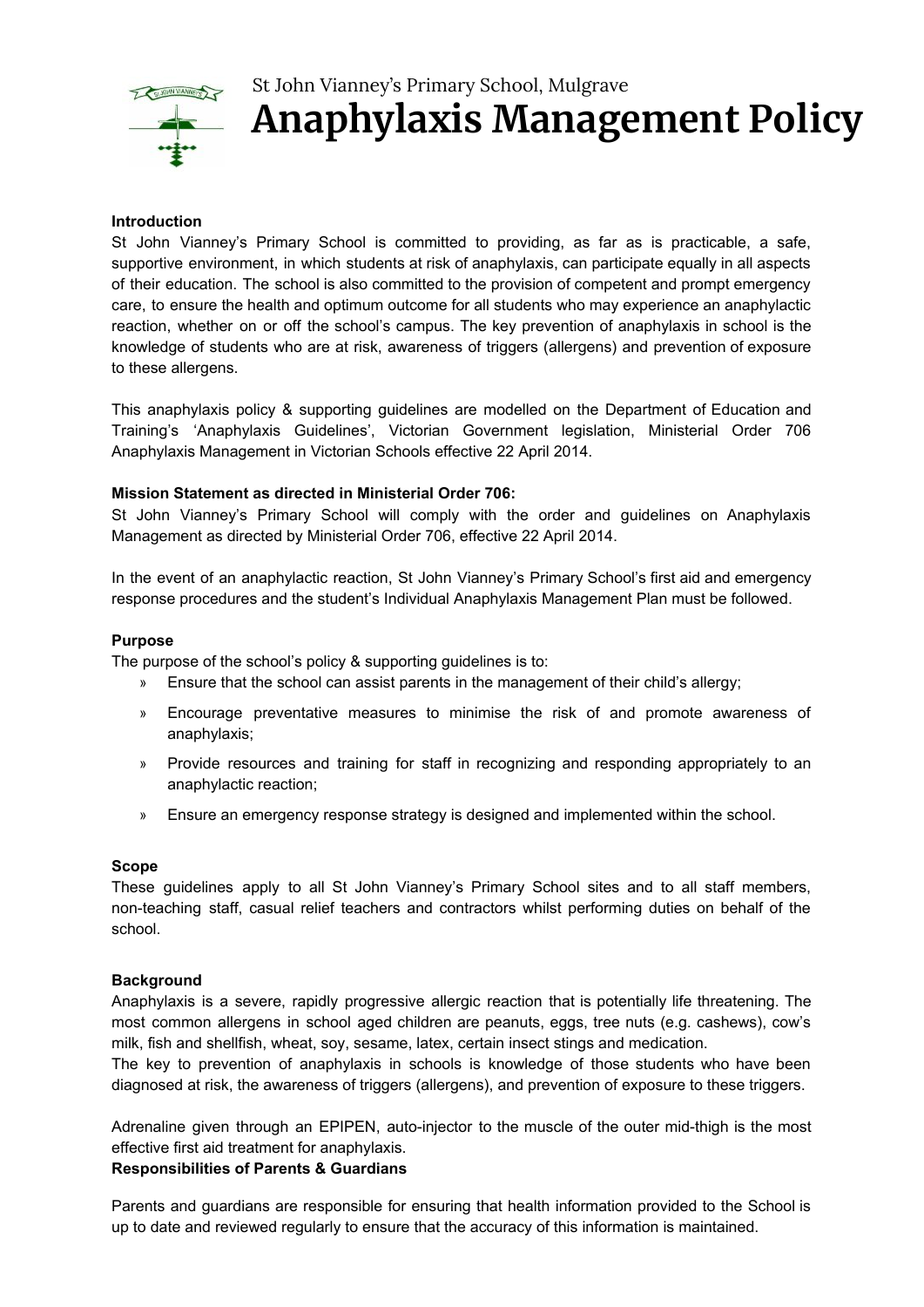Parents & guardians must notify the school upon enrolment or, as soon as they are aware, that their child has a severe allergy. A comprehensive Anaphylaxis Management Plan, completed by their attending medical practitioner or allergy specialist, must also be submitted upon enrolment or, as soon as they are aware, that their child has a severe allergy.

The Anaphylaxis Management Plan, must be in the regulation Australasian Society of Clinical Immunology and Allergy (ASCIA) colour and, must include an up-to-date photo of the student and clearly state what the child is allergic to and what medication should be administered if an anaphylactic reaction occurs (the Action Plan).

- » Personal Use ASCIA Action Plan for Anaphylaxis for use with EpiPen (Red);
- » Personal Use ASCIA Action Plan for Anaphylaxis (personal) for use with Anapen (Red);
- » ASCIA Action Plan for Allergic Reactions (personal) for use when no adrenaline autoinjector has been prescribed (Green).

The Anaphylaxis Management Plan must be completed by the attending doctor and supplied to the school by the parents & guardians:

- » Annually, at the beginning of the school year;
- » At any time the medical management of the allergy is changed;
- » Immediately after a student has an anaphylactic reaction at school;
- » If a student is wishing to travel overseas or interstate as part of a school excursion or camp.

Parents & guardians must ensure that a current photo of their child is attached to the Anaphylaxis Management Plans. The School will ensure that they are made aware that their child's Anaphylaxis Management Plan and accompanying photo will be displayed at various locations throughout the School for the sole purpose of informing all staff members of the allergy & to assist in an emergency response. A photo board will be displayed in the Staffroom, First Aid Room & where operational the Canteen to alert staff of all students who have the severe allergy of Anaphylaxis.

Parents & guardians are responsible for providing to the school 1 x (in date) EPIPEN auto-injector and any antihistamine that has been prescribed by the attending medical practitioner and described on the child's Anaphylaxis Management Plan. The school will also maintain an EPIPEN auto-injector for general use.

Parents & guardians are responsible for supplying EPIPENS with a pharmacy label particular to their child and used for that child only.

Parents & guardians are also responsible for supplying alternative food options for the student if necessary to eliminate any risk.

Parents & guardians must ensure that information about any changes to the student's Anaphylaxis Management and emergency contact details must be provided to the school as soon as they become aware of these.

## **Responsibilities of the School – Prevention Strategies**

Members of the Leadership Team will ensure that an Anaphylaxis Management Plan for each student diagnosed with anaphylaxis or allergies, is developed in consultation with the student's parents or guardians and their attending medical practitioner.

| St John Vianney's Primary School | Date Implemented Apr 2018 |
|----------------------------------|---------------------------|
| 23 Police Road, Mulgrave, 3170   | Date of Next Review: 2020 |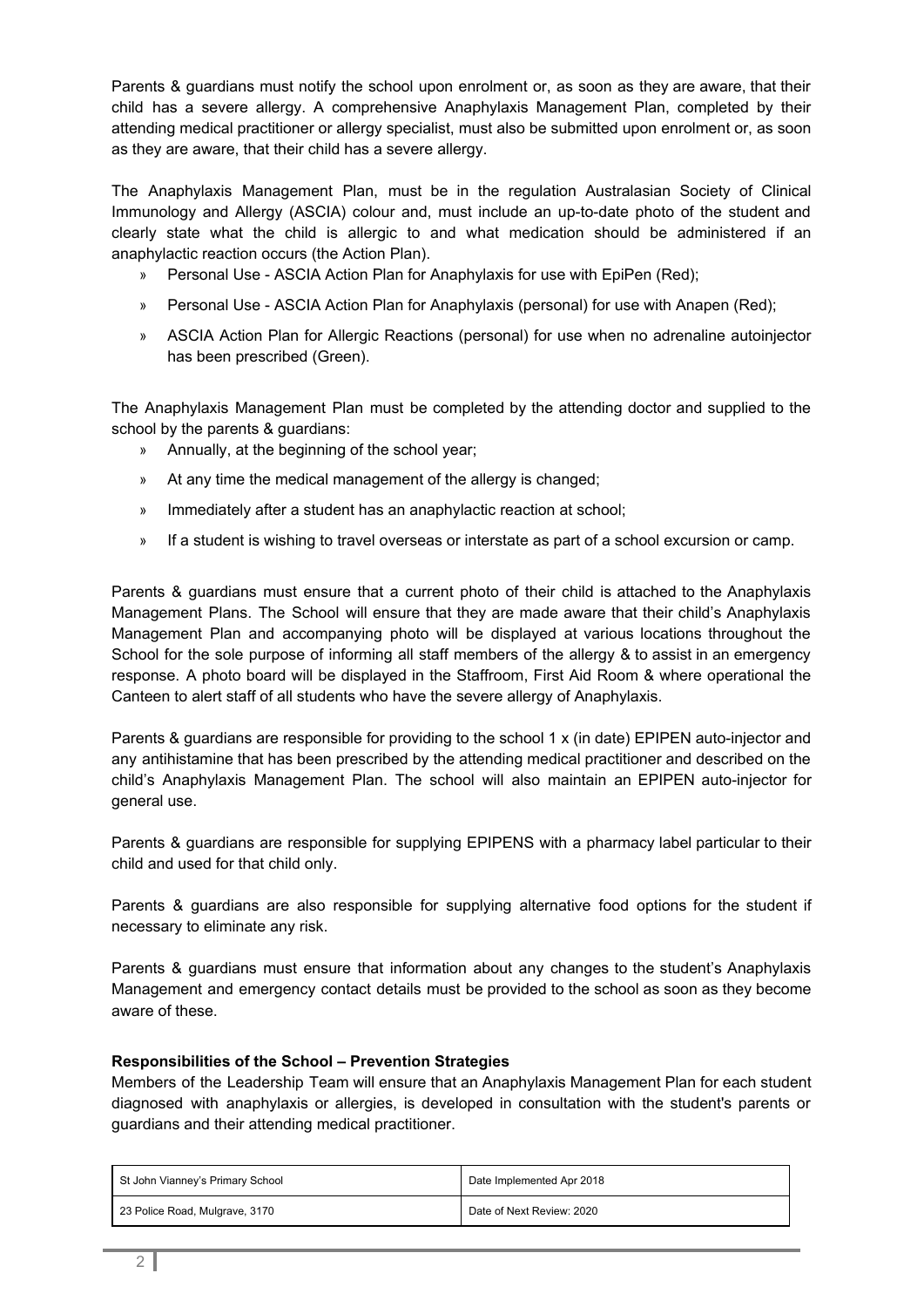A Communication Plan will be developed to ensure that all staff members, non-teaching staff & casual relief teachers are aware of every student with anaphylaxis and severe allergies and ensure that they understand the requirements of individual Management Plans of each of the students under their care.

Members of the Leadership Team will ensure that Anaphylaxis Management Plans are current and displayed at various locations throughout the School for the sole purpose of informing all staff members of the allergy & to assist in an emergency response.

Members of the Leadership Team will ensure that care and diligence applies at other times while the student is under the care or supervision of the school in the following settings:

- » School excursions
- » School camps
- » School yard
- » Special event days conducted or organised by the school
- » Sport days.

## **Staff Training – Prevention Strategies**

Members of the Leadership Team will take responsibility for arranging the comprehensive education of all staff members & non-teaching staff in the Management of Anaphylaxis,(as set out below) and the education of all students for in-school and out-of-school settings.

All staff members & non-teaching staff will undergo and hold current accredited Anaphylaxis Management Certificates, which is renewed on its expiration every 3 years. It is preferred that all causal relief teachers also hold this accreditation.

In accordance with Ministerial Order 706 compulsory regular bi -annual updates for school staff in recognising and responding appropriately to an anaphylactic reaction will be conducted by a competent member of the school's Leadership Team, or nominated representative, including competently administering an EPIPEN.

## **EPIPENS**

St John Vianney's Primary School will provide an appropriate number of Generic EPIPENS, in accordance with Ministerial Order 706, which should provide sufficient back up for students' prescribed with EPIPENS in any anaphylaxis emergency.

These EPIPENS are located in an unlocked cupboard (cool, dark place), within the First Aid Room so that they are readily accessible to all members of the Leadership Team, staff members & non-teaching staff at all times.

Additional generic EPIPENS will also be located in an unlocked cupboard (cool, dark place), within the First Aid Room and will be available for distribution to staff members instructing a sporting team or attending an excursion or for emergency use on School Camps as a back- up EPIPEN.

Staff members are responsible for the safe transport and administration of EPIPENS on excursions.

An EPIPEN register is kept in the First Aid Room recording all students with EPIPENS, its strength and expiry date.

Members of the Leadership Team will regularly check the expiry date on all EPIPENS and advise parents when their child's EPIPEN is due to expire. A new EPIPEN must be provided by the expiry

| St John Vianney's Primary School | Date Implemented Apr 2018 |
|----------------------------------|---------------------------|
| 23 Police Road, Mulgrave, 3170   | Date of Next Review: 2020 |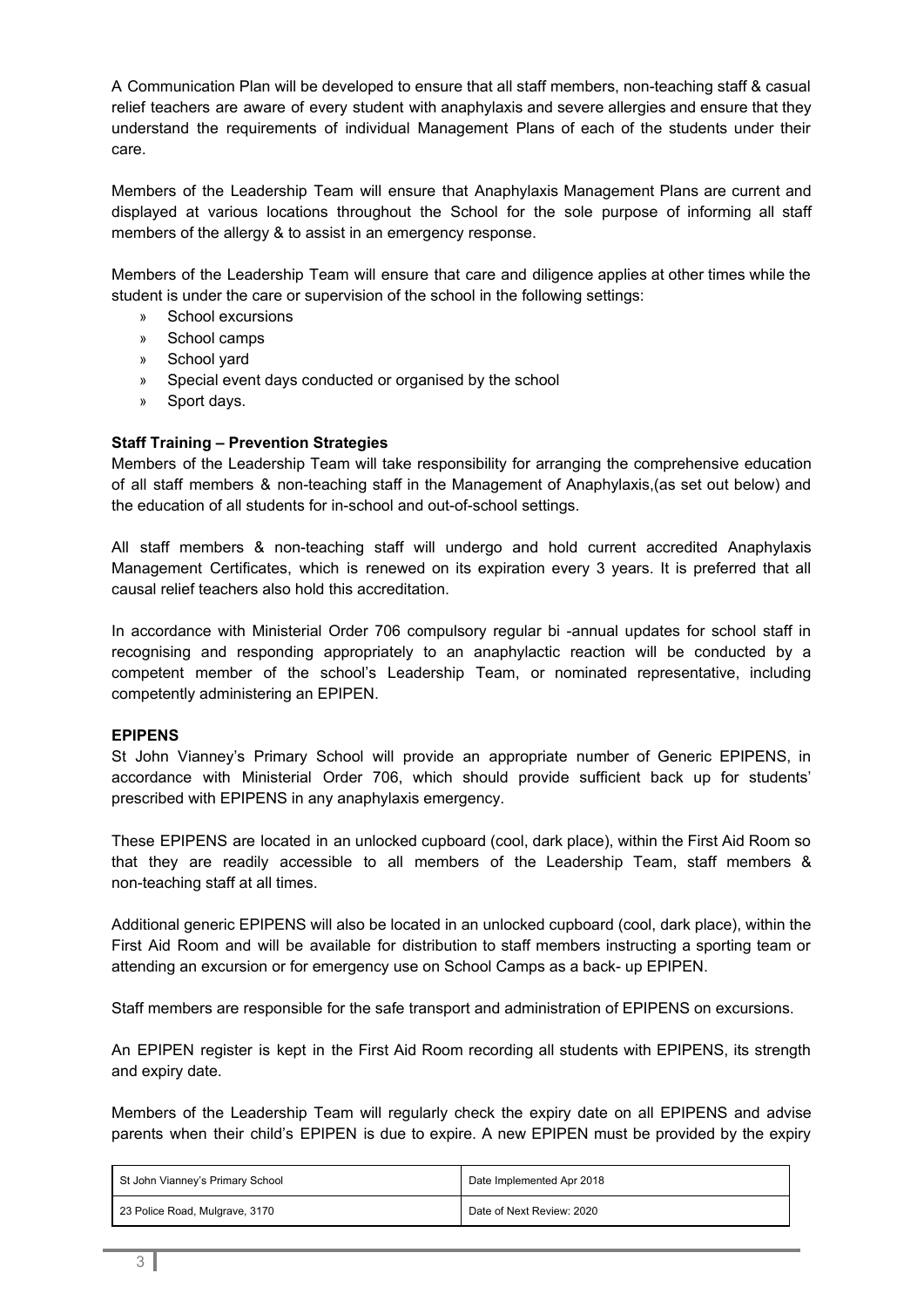date and if this does not occur and parents have been notified on a number of occasions, it may be necessary to exclude the child from attending school until current medication is supplied.

## **Emergency Response**

St John Vianney's Primary School has developed an emergency response procedure to ensure an immediate response in the case of a student suffering an anaphylactic or allergic reaction. This emergency response procedure is detailed within the school's emergency management plan & is displayed in the Staffroom, First Aid Room & where operational, the Canteen.

All staff members, non-teaching staff and casual relief teachers are made aware and reminded of the Emergency Response Procedures listed below bi-annually.

The emergency response procedure is as follows:

- » Anaphylaxis Management Plans are displayed in prominent locations around the school. Staff members in the care of students with Anaphylaxis Management Plans are provided with copies and these are to be kept with the class roll or emergency response folder. Specialist teachers also maintain copies of Anaphylaxis Management Plans for all students in their care.
- » Cards with the student's photo, allergy, name, class and emergency contact phone numbers are kept in yard duty used by staff members who conduct yard duty, as well as in all First Aid Kits used for sporting events and excursions.
- » In the case of an anaphylactic or allergic reaction these cards are to be sent with a runner to the First Aid Room (during recess & lunchtime) or Front Office (all other times). The attending staff member will access the affected student's pen and return with the runner to the incident site.

The student MUST NOT BE MOVED.

- » In the meantime, office staff should be alerted and instructed to phone for an ambulance. They should then wait at the front of the school to direct the ambulance. Ideally, the person administering the EPIPEN should have a mobile phone with them to call the ambulance and then be able to give accurate information to the ambulance officers.
- » Whoever administers the EPIPEN must stay and monitor the child until the ambulance arrives.

The emergency response procedure for excursions, camps, sporting events or other 'off-site' activities is as follows:

- » Staff members will administer the EPIPEN or supervise the administration of the EPIPEN by the student, if they are capable of self-administration;
- » An ambulance must be phoned for immediately. If the area is remote, staff members are required to follow instructions from emergency services to ensure efficient access to the student;
- » Contact must then be made with the parents/guardian to inform them of the event, the condition of their child and actions taken;
- » A staff member must remain with the student at all times, until a parent or guardian arrives at the hospital;
- » Staff members will inform other students in their care of the event, keeping them calm, whilst providing appropriate counselling and debriefing.

## **Communication Strategy**

The following communication strategy has been developed to provide information to all staff members, students and parents about anaphylaxis and the school's anaphylaxis management. All

| St John Vianney's Primary School | Date Implemented Apr 2018 |
|----------------------------------|---------------------------|
| 23 Police Road, Mulgrave, 3170   | Date of Next Review: 2020 |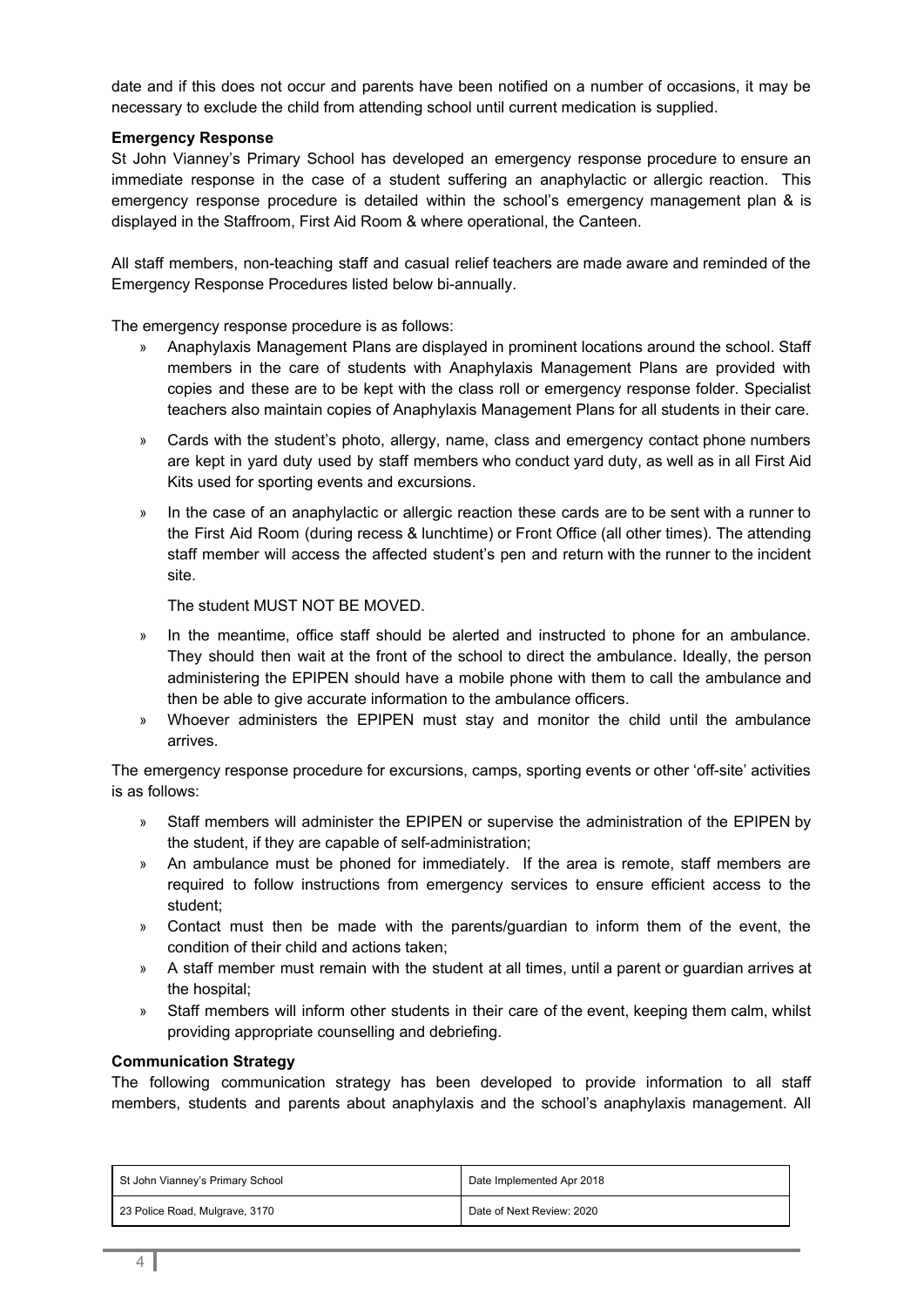staff members & non-teaching staff are to be provided with information on children who are at risk of anaphylactic or allergic reactions including a photographic summary of all students with an allergy.

All Casual Relief Teachers are made aware of any students in their care who may suffer from a anaphylactic or allergic reaction.

The communication strategy includes information about steps that will be taken to respond to an anaphylactic reaction by a student in the following school environments:

- » School excursions
- » School camps
- » School yard
- » Special event days conducted or organised by the school
- » Sport days

All staff members, non-teaching staff and others who are responsible for the care of students such as sporting coaches, must maintain current Anaphylaxis Management accreditation, and must ensure that at all times, they know where the student's individual EPIPEN and Anaphylaxis Management Plan is kept and have an emergency strategy in place to enact in the event of a anaphylactic or allergic reaction.

The communication strategy includes publication procedures, where all staff members & non-teaching staff are advised by members of the Leadership Team at a scheduled staff meeting and via e-mail of the students' individual Anaphylaxis Management Plans.

The communication strategy will also ensure that casual relief teachers & volunteers who are responsible for the students at risk of an anaphylactic or allergic reaction are adequately informed and understand their role in responding to an event by a student in their care.

All staff members & non-teaching staff will be made aware and reminded of the following at least twice a year:

- » The school's Anaphylaxis Management Policy;
- » The causes, symptoms and treatment of anaphylaxis;
- » The identities of students diagnosed who are at risk of anaphylaxis and the location of their medication;
- » How to use an adrenaline auto-injecting device,(EPIPEN) including hands on practise with a trainer adrenaline auto-injecting device;
- » The school's first aid and emergency response procedures.

In the event of an Anaphylactic Emergency, and in consideration for staff welfare, attending staff will be provided with appropriate post- emergency de-briefing, counselling and guidance as required and appropriate.

## **Risk Management Strategies**

A review of individual student's Anaphylaxis Management Plans must be conducted annually in consultation with parents/guardian & their attending doctor. Additional Risk Management Strategies listed below will also be enacted:

» All attempts will be made to minimize the risk of an anaphylactic or allergic reaction by identifying offending allergens within the school environment;

| St John Vianney's Primary School | Date Implemented Apr 2018 |
|----------------------------------|---------------------------|
| 23 Police Road, Mulgrave, 3170   | Date of Next Review: 2020 |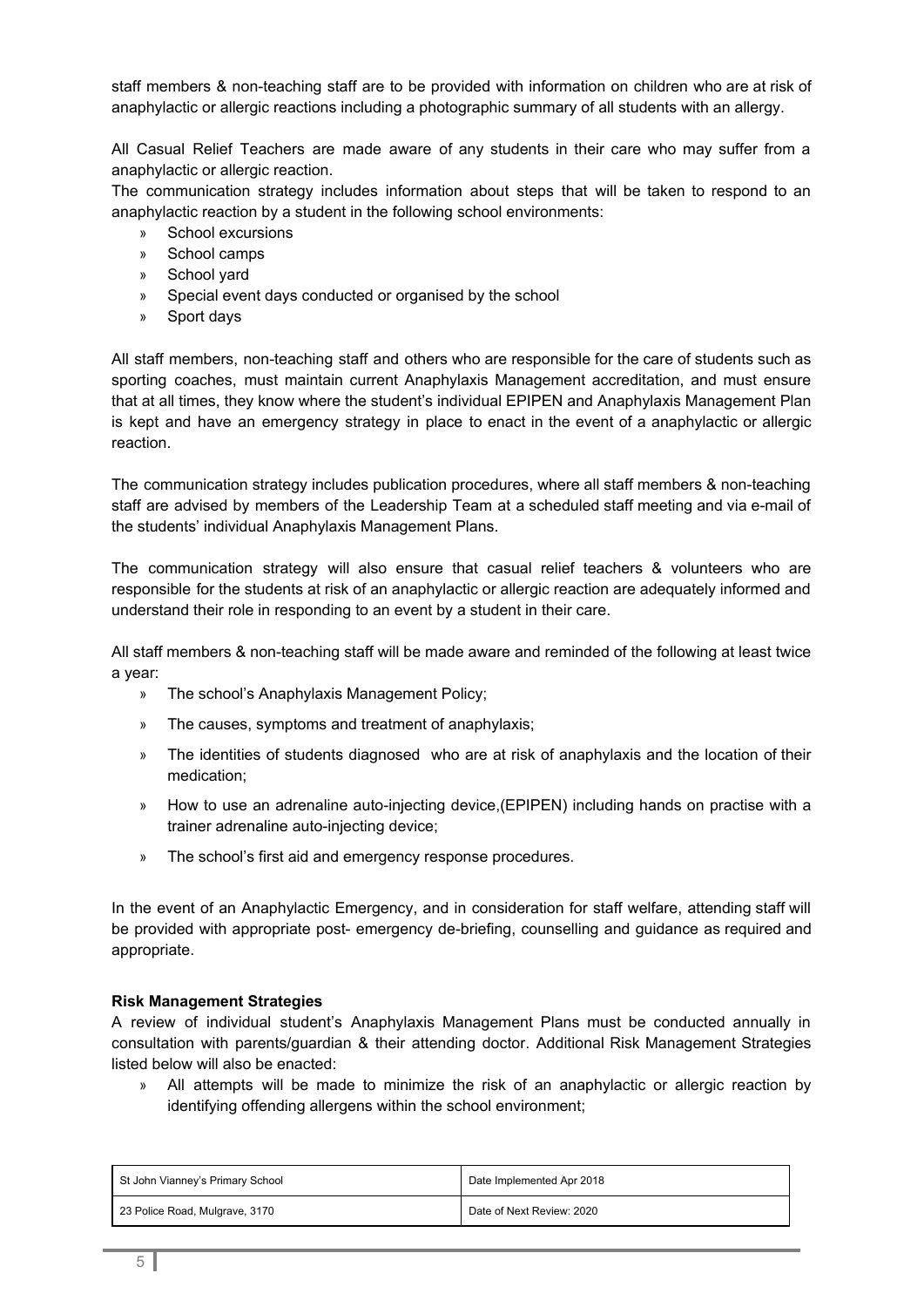- » The school shall adopt a 'no share policy' for food in the classroom and school yard;
- » Staff members should avoid the use of food treats in class or as rewards;
- » During special occasions e.g. birthday parties, children with severe allergies should have their own supply of treats kept by the teacher in the classroom provided by the student's parents/guardian.
- » Food preparation at school should include the use of separate utensils for students with a food allergy;
- » Students should be encouraged to wash their hands and face regularly, especially before and after meals;
- » Tables should be regularly cleaned thoroughly;
- » Caution should be exercised in areas of high risk including the art and drama rooms;
- **»** Avoid the use & reuse of boxes or cartons that have contained offending food products eg, nut based cereal boxes, egg cartons, milk cartons, play-dough.

## **Excursions, Camps, Sporting Events**

Where students with identified anaphylaxis are required to attend excursions, camps, sporting events or other 'off-site' activities, staff members responsible for organising & attending the event, in consultation with members of the Leadership Team & other attending staff members will ensure the following:

- » The student's EPIPEN auto-injector, and a school's EPIPEN, a copy of all student's individual Anaphylaxis Management Plans and an operational mobile phone must be taken on all excursions, camps, sporting events or other 'off-site' activities;
- » Staff members with current Anaphylaxis Management accreditation and who are competent in administering an EPIPEN must accompany the students on all excursions, camps, sporting events or other 'off-site' activities. All staff members attending all excursions, camps, sporting events or other 'off-site' activities need to be aware if there is a student at risk of anaphylaxis. Parents/guardians and attending staff members should discuss any alternate food that is required and provide food that is not able to be provided by the organiser of the excursion, camp, sporting event or other 'off-site' activity;
- » Support for the student may include parents/guardians accompanying the student on the excursion, camp, sporting event or other 'off-site' activity where this is in the best interests of the student, taking into account the interests of the other participants;
- » Camp & facility management, as well as other stakeholders must be informed, in advance, of any students at risk of an anaphylactic or allergic reaction;
- » Food consumed on transport to the excursion, camp, sporting event or other 'off-site' activity will be carefully considered for the potential exposure to allergens;
- » Staff members organising the excursion, camp, sporting event or other 'off-site' activity must take time to identify local emergency services and how to access them;
- » EPIPEN auto-injectors must remain in close proximity to individual students with identified anaphylaxis at all times during the excursion, camp, sporting event or other 'off-site' activity.
- » Where appropriate, staff may give permission for a student to carry his/her own EPIPEN.
- » A 2nd Generic EPIPEN auto-injector will be carried by the responsible staff member and if it is deemed necessary or if location is remote, extra Generic EPIPENS will be provided.

| St John Vianney's Primary School | Date Implemented Apr 2018 |
|----------------------------------|---------------------------|
| 23 Police Road, Mulgrave, 3170   | Date of Next Review: 2020 |